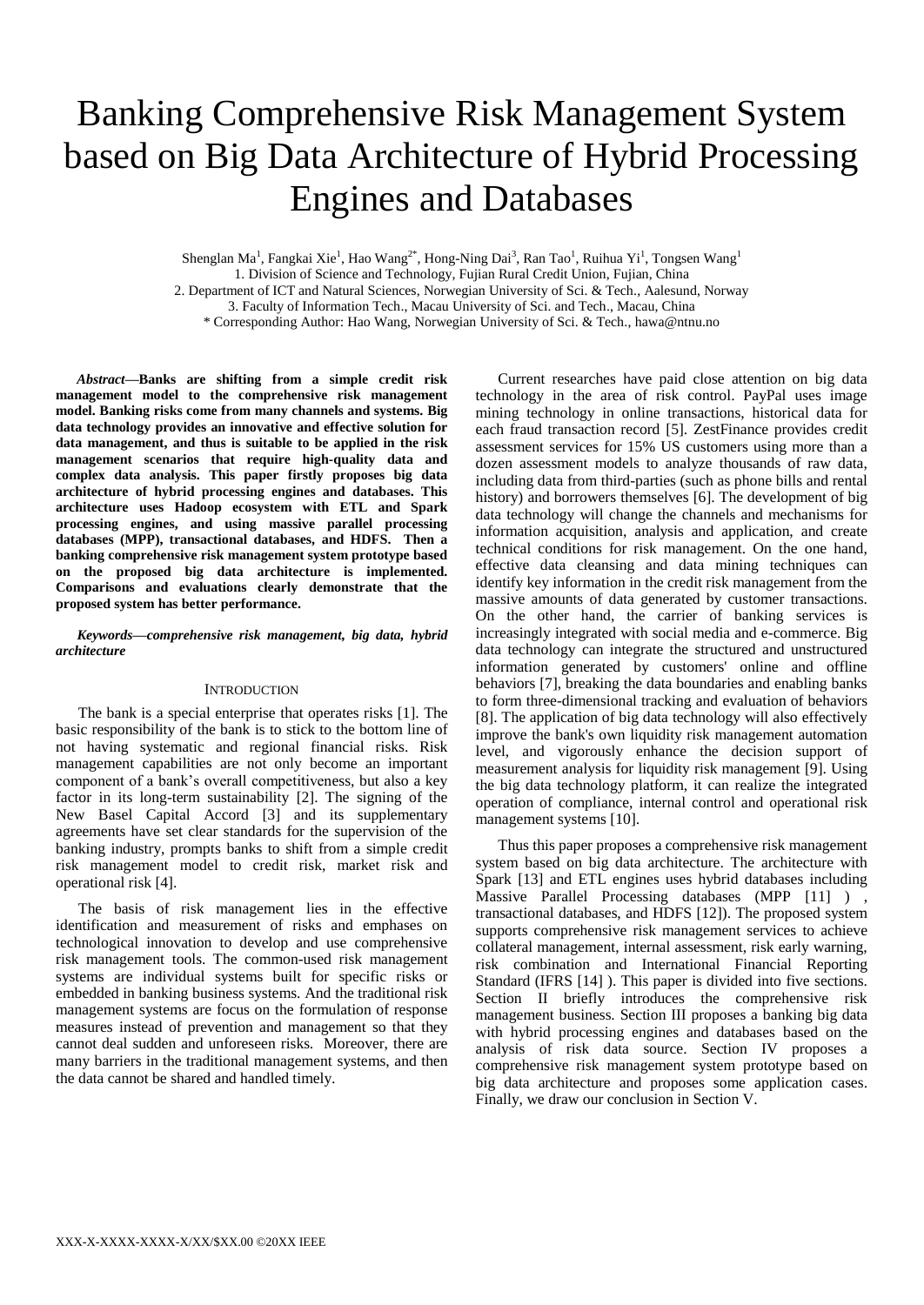# COMPREHENSIVE RISK MANAGEMENT

In the comprehensive risk management of banks, it mainly deals with credit risk, market risk, operational risk, liquidity and compliance risk [15].

Comprehensive risk management is a long-term and complex system engineering guided by advanced risk

management concepts, involving development strategies, corporate governance, organizational structure, management processes, information systems and corporate culture. The socalled comprehensiveness is mainly reflected in various risks such as credit risk, market risk and operational risk. Fig 1 shows the bank's overall risk business from the perspective of data usage.



Fig. 1. Bank's Overall Risk Business Figure

In the comprehensive risk management, banks need to develop risk strategies when formulating development strategies, business plans and management performance assessments. Under the framework of risk preference, banks need to establish risk management processes that meet the development needs and regulatory requirements of each business as the basis for various business management activities. Banks need to improve their technical support capabilities and improve the data governance framework for risk and capital management.

1. Collateral Management. The collateral management implements the whole process monitoring and management of bank repossessed assets, including collateral management, registration and warrants management, valuation management, third-party organization management, risk early warning, report management and system management.

2. Internal Assessment. The credit risk management system is divided into risk identification, risk measurement and internal assessment applications. Risk identification is based on bank account classification, including company, bank, sovereignty, equity, retail and others. Risk measurement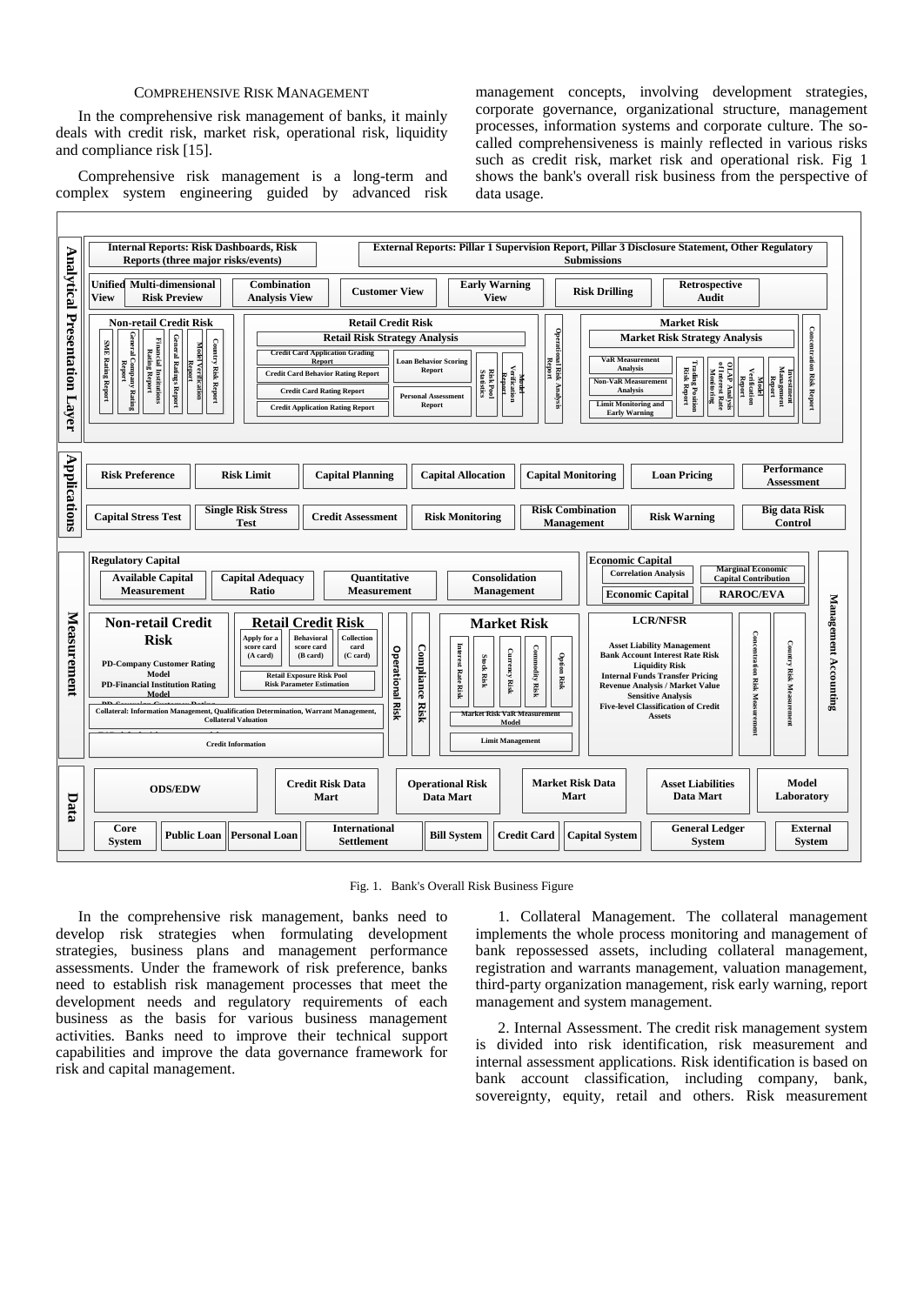includes customer rating and debt rating. Internal assessment applications are divided into non-retail internal assessment and retail internal assessment. Non-retail internal assessments require multiple adjustments and calculations with complex division of exposures, multiple models and complicated logic. Retail internal assessments have large variation in product caliber with multiple fraud methods and frequently updating control policies. The new form of Internet makes the new retail credit risk control models need to quickly adapt to the requirements of the new economy. Therefore, the internal assessment applications are required to support for diversified data collection and processing, various internal assessment application processes, and various flexible internal assessment reports and customer risk views.

3. Risk Early Warning. Risk early warning considers the company's financial situation, account behavior, credit information and other qualitative information, and then analyzes the bank's real-time solvency, operating conditions, profitability and growth ability to ensure the capacity of debt repayment is consistent with or improved with the pre-lending access setting time. For enterprises whose repayment ability is in a downward trend, corresponding measures shall be taken according to the level of warning indicators to reduce and eliminate potential risks of customers. Therefore, it is necessary to collect the basic data of customers and businesses to form an indicator system with the use of rules for real-time monitoring [16].

4. Risk Combination. The risk combination mainly includes economic capital measurement, risk and income measurement, concentration risk measurement, risk dashboard, risk combination report, value combination analysis, limited planning and risk-benefit optimization allocation, concentration monitoring, risk warning and stress testing. Comprehensive stress testing covers all major risks and businesses areas inside and outside of the table. It fully considers the interaction and feedback effects of various businesses and the possible nonlinear relationship between risk factors and pressure indicators. The stress test reflects the overall risk profile of banks and banking groups.

5. International Financial Reporting Standard (IFRS [14]). IFRS is promulgated by the International Accounting Standards Board (IASB). It addresses the accounting for financial instruments, which contains three main topics: classification and measurement of financial instruments, impairment of financial assets and hedge accounting. On the measurement layer, IFRS includes classification decision rules, impairment engine, valuation engine and accounting. The classification decision rules access upstream transaction data, screening unclassified financial products for classification [17]. The accounting module first sets the relevant elements in the system, configures corresponding rules of accounting, and centrally processes the business events that occur in the valuation engine and the devaluation engine, and generates accounting documents.

# BANKING BIG DATA ARCHITECTURE

This section will propose a banking big data architecture with hybrid processing engines and databases based on the risk data analysis.

#### *Risk Data Analysis*

#### 1. Collection Content

The risk data includes both structured and unstructured data (S and uS) [18]. Structured data is stored in the common business systems and can be directly loaded in to the data warehouse. The unstructured data such as business credentials should be specially deal to mine the knowledge. These two types' data has financial information (F), such as basic information, financial information, account flow, money laundering classifications, etc., as well as non-financial information (nF), such as hobbies, behavior information, location records, etc.

## 2. Collection Source

The collection source comes from internal and external source (I and E). For internal data, information required for risk management from various banking business systems. For external data, risk data comes from Internet platforms (such as banking WeChat customer services), government agencies or third-party agencies (such as communications operators, credit bureaus, etc.).

3. Collection Method

For internal data, data are downloaded from business systems, and loaded into risk data mart after Extraction– Transformation–Loading (ETL [19]). For external data, structured data can be directly introduced by Spark or Flume based on unstructured data processing engines (uDPE), while unstructured data needs to undergo text or image analysis for data processing.

Main risk data is shown in Table I.

| <b>RISK DATA</b> |
|------------------|
|                  |

| Data               | <b>Source</b> | <b>Content</b>     | <b>Method</b> |
|--------------------|---------------|--------------------|---------------|
| <b>Transaction</b> | I or E        | $S+F, uS+F$        | uDPE,ETL      |
| Money              |               | $S+F$              | ETL           |
| Contact            |               | $S+nF$             | ETL.          |
| <b>Recognition</b> |               | $S+nF$             | ETL.          |
| Contract           |               | $S+F$ or $S+nP$ or | ETL           |
|                    |               | $uS+F$             |               |
| <b>Basis</b>       |               | $S+nF$             | ETL.          |
| <b>Resource</b>    | I or E        | $S+F$ or $uS+F$    | ETL.          |
| <b>Regulatory</b>  |               | $S+nF$             | ETL           |
| <b>Relation</b>    | $I$ or $E$    | $S+nF$             | uDPE,ETL      |
| Event              | $I$ or $E$    | $S+F$ or $S+nP$ or | uDPE.ETL      |
|                    |               | $uS+F$ or $uS+nF$  |               |
| <b>Statics</b>     |               | $S+nF$             | ETL           |

Therefore, based on the complicated data form, the big data technologies are proposed to process the comprehensive risk management [20-21].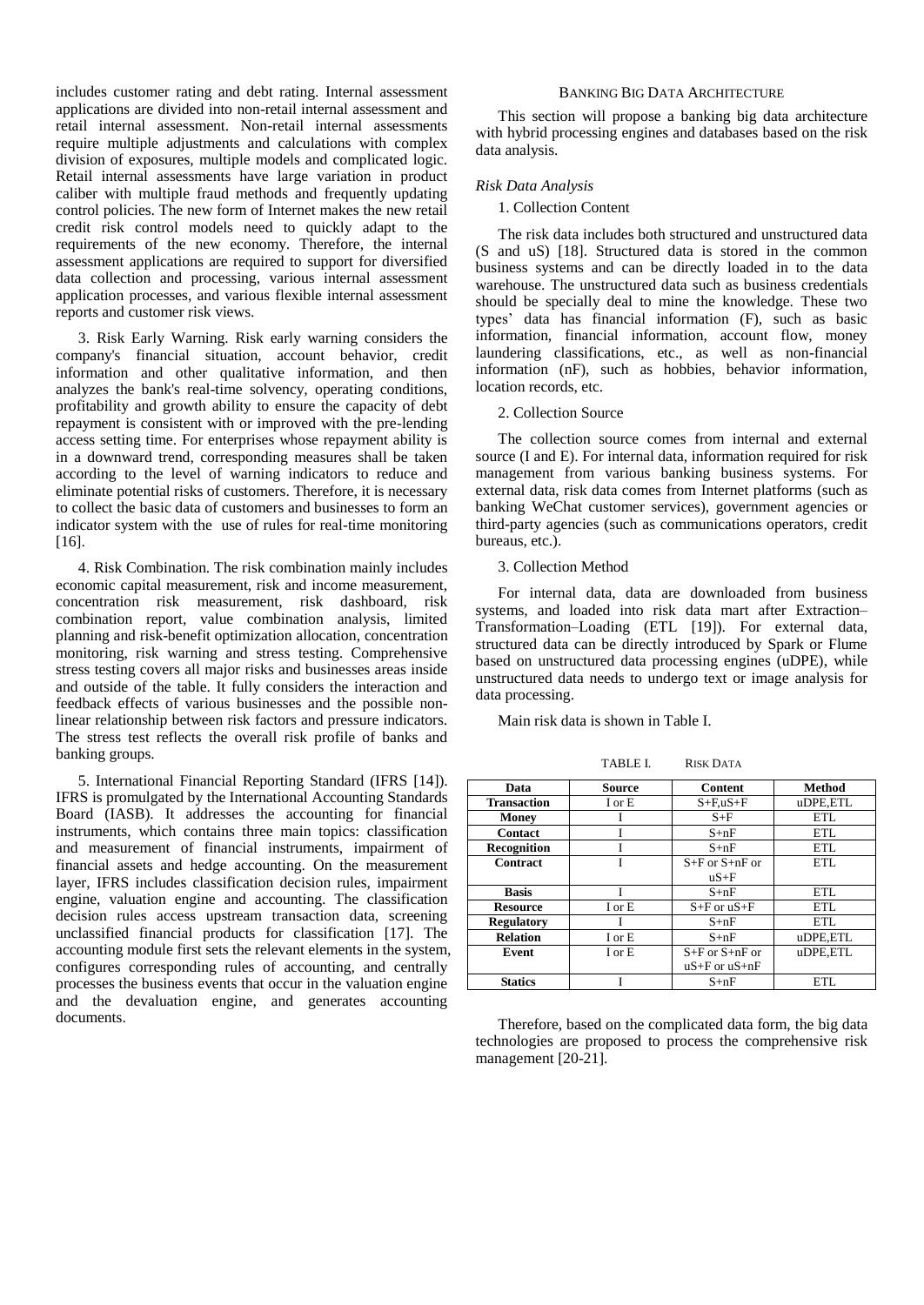# *Banking Big Data Architecture*

# *a) Big Data Engines*

The current common big data processing engines include batch processing framework, stream processing framework, and hybrid framework, as shown in table II.

TABLE II. COMMON BIG DATA ENGINES

| <b>Framework</b> | <b>Engines</b> | <b>Contents</b>                                    |
|------------------|----------------|----------------------------------------------------|
| <b>Batch</b>     | Apache         | Hadoop's processing capabilities come from the     |
| Processing       | Hadoop         | MapReduce engine. MapReduce processing             |
|                  |                | technology meets the map, shuffle, and reduce      |
|                  |                | algorithm requirements using key-value pairs. It   |
|                  |                | is deal for dealing with very large-scale datasets |
|                  |                | that are not time-critical.                        |
|                  | ETL            | ETL is the process of extracting, cleaning, and    |
|                  |                | transforming the business system data and then     |
|                  |                | loading it into the data warehouse. The purpose is |
|                  |                | to integrate the scattered, disorderly, and        |
|                  |                | inconsistent data in the enterprise and provide    |
|                  |                | analysis basis for the decision-making of the      |
|                  |                | enterprise.                                        |
| Stream           | Apache         | Storm is the best solution for near real-time      |
| Processing       | Storm          | processing. This technology can process data       |
|                  |                | with very low latency and can be used to obtain    |
|                  |                | the lowest latency workload.                       |
|                  | Apache         | Apache Samza is a stream processing framework      |
|                  | Samza          | tightly tied to the Apache Kafka messaging         |
|                  |                | system. The technology can provide fault           |
|                  |                | tolerance, buffering, and state storage through    |
|                  |                | Kafka.                                             |
| Hybrid           | Apache         | Spark batch capabilities provide unparalleled      |
|                  | Spark          | speed advantages at the expense of higher          |
|                  |                | memory footprint. Another consequence of this      |
|                  |                | design of Spark memory computing is that if        |
|                  |                | deployed in a shared cluster, you may encounter    |
|                  |                | resource shortages. Spark consumes more            |
|                  |                | resources than Hadoop MapReduce and may            |
|                  |                | affect other tasks that need to use the cluster at |
|                  |                | the same time.                                     |
|                  | Apache         | Flink provides low latency stream processing       |
|                  | Flink          | while supporting traditional batch processing      |
|                  |                | tasks. Flink is suitable for organisations with    |
|                  |                | extremely high flow processing requirements and    |
|                  |                | few batch processing tasks. This technology is     |
|                  |                | compatible with native Storm and Hadoop            |
|                  |                | programs and can run on YARN-managed               |
|                  |                | clusters.                                          |

Among them, Apache Hadoop can be seen as a processing framework that uses MapReduce as the default processing engine. Engines and frameworks can often be used interchangeably or simultaneously. For example, another framework, Apache Spark, can incorporate Hadoop and replace MapReduce. This interoperability between components is one of the reasons why the flexibility of big data systems is so high. Therefore, banking big data architecture always is based on the Hadoop ecosystem and uses the Spark engine to process the real-time tasks and batch computing, and the ETL engines to the data warehouse.

## *b) Databases*

With the exponential growth of data volume in banks, the speed of data analysis and processing is significantly increasing, and the traditional transaction databases (such as Oracle, which

is commonly used for banks with large data volumes and high security capabilities) can no longer meet the demand and hinders the development of the business.

Massive Paralleling Processing Database adopts SHARE-NOTHING distributed parallel processing flat architecture. Each data nodes in the database clusters enjoys its own hardware resources to achieve the purpose of sharing tasks in parallel. It can provide a cost-effective universal data computing platform for ultra-large-scale data management of banks with high-performance, high-available, and high-scalable ability.

MPP database can achieve the following advantages from hardware deployment and software development:

1. Low hardware cost and high scalability. The PC SERVER using the X86 architecture does not require expensive UNIX servers and disk arrays. It has simple operation and maintenance, and support online expansion.

2. Columnar storage and parallel computing. The parallel distributed processing technology based on columnar storage is applied in the big data platform which can avoid single-point performance bottlenecks and single points of failure. Each node can support 100TB of raw data. Nodes in the cluster are sharedfree, with peer-to-peer computing capabilities, and can support the storage and calculation of up to 10PB data.

3. Efficient compression storage. Use hash or random distribution strategy for data distributed storage to reduce the space by 1 to 20 times, and improve I/O performance accordingly. It supports instance level, library level, and table level compression.

4. Smart Indexing. With coarse-grained intelligent indexing technology, the index expansion rate is no more than 1%. Compared with traditional Oracle indexes, the index space is greatly saved. The smart indexing contains column-based statistics, which can be directly used during data retrieval and positioning, while effectively filtering data, significantly reducing database disk I/O.

5. Redundancy mechanism. Redundancy mechanism is used to ensure high availability of the cluster. Automatic synchronization can be implemented among the mutuallysupplied fragmented data. Through the replica, the MPP provides redundant protection, automatic fault detection and management, and automatic synchronization of metadata and service data.

Therefore, banking big data architecture chooses MPP for the massive data storage and transactional databases for the operational applications.

## *c) Architecture*

This paper presents a Hadoop ecosystem based big data architecture, which consists of transactional databases, MPP databases and HDFS [23]. The transactional databases are used to perform On-Line Transaction Processing (OLTP [22] ) to process online business data and the MPP databases handle high-value density structured data.

Bank big data architecture is divided into data access layer, data exchange layer, data service layer and data application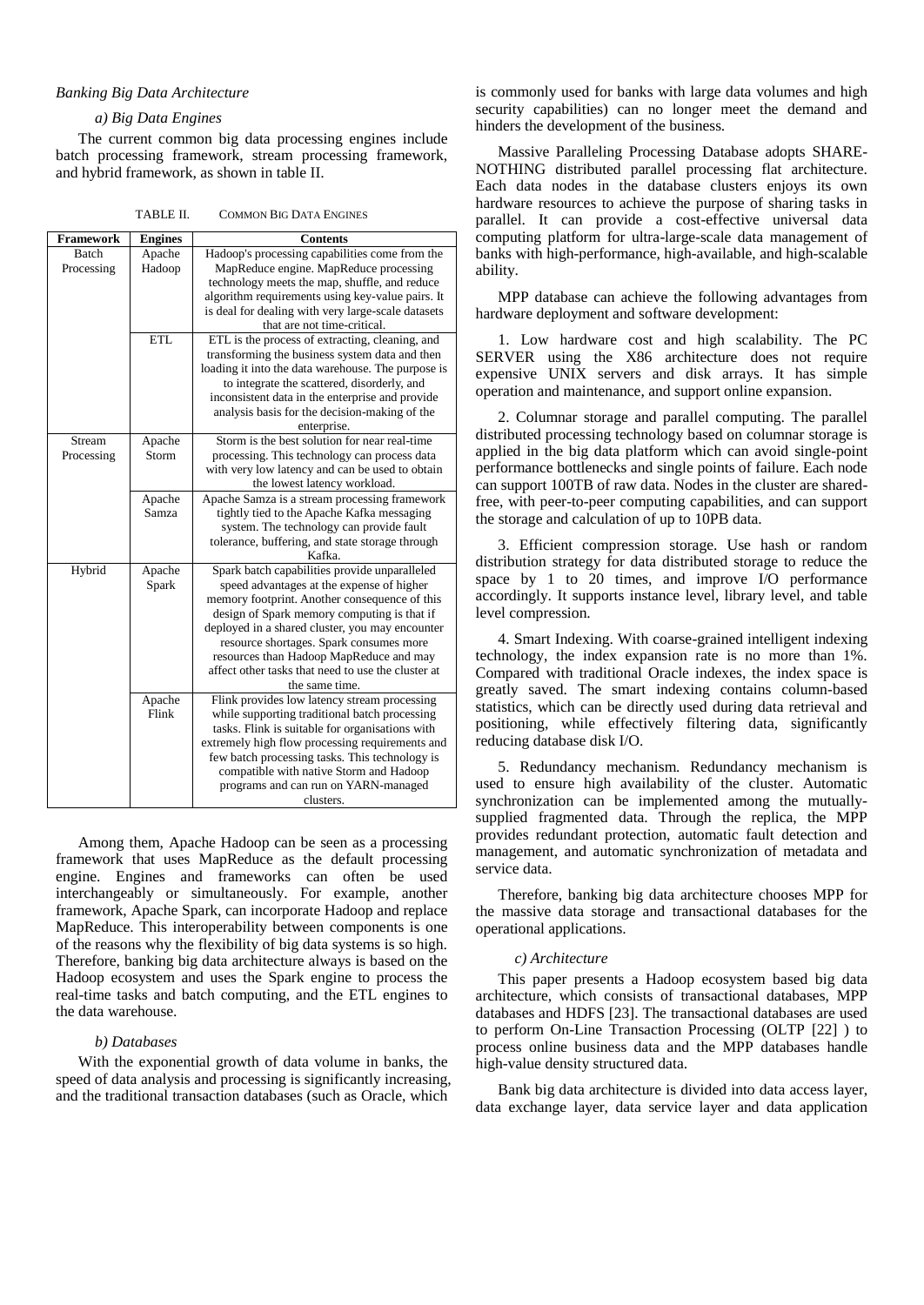layer, as shown in Fig 2. The details of the processing engines and databases are shown in Table III.



Fig. 2. Bank Big Data Architecture

| TABLE III. | <b>TECHNOLOGIES OF DATA SERVICES LAYER</b> |
|------------|--------------------------------------------|
|            |                                            |
|            |                                            |
|            |                                            |

| <b>Platform</b>                                       |                        | <b>Databases</b>     |                                                                                                                                                                                                                                                                                              |
|-------------------------------------------------------|------------------------|----------------------|----------------------------------------------------------------------------------------------------------------------------------------------------------------------------------------------------------------------------------------------------------------------------------------------|
| Enterprise<br>Data<br>Warehouse<br>Platform<br>(EDWP) | <b>Engines</b><br>ETI. | <b>MPP</b><br>Oracle | <b>Contents</b><br>The MPP databases serve as a<br>back-end database engine mainly<br>for structured data processing. The<br>cleaned data canbe loaded into the<br>MPP directly for the processing of<br>data marts.<br>The transactional database mainly<br>deals with online business data |
|                                                       |                        |                      | and adapts to a large number of<br>business scenes that need to add,<br>delete and modify. The decision<br>data from the data warehouse is<br>saved to Oracle.                                                                                                                               |
| Massive<br>Historial<br>Data<br>Platform<br>(MHDP)    | Apache<br>Spark        | <b>MPP</b>           | Use Spark to batch dump the<br>current data in the MPP to the<br>history database of the MPP, and<br>simultaneously dump the<br>unstructured data in the HDFS to<br>the MPP history database in rich<br>text format.                                                                         |
| <b>Batch Data</b><br>Processing<br>Platform<br>(BDPP) | Apache<br>Spark        | <b>HDFS</b>          | Use Spark to process unstructured<br>data in HDFS in parallel and<br>generate data mart to to MHDP<br>and EDWP.                                                                                                                                                                              |
| Flow<br>Computing<br>Platform<br>(FCP)                | Apache<br>Spark        |                      | Use Spark to extract real-time<br>from data sourcs and comput the<br>results to the clients.                                                                                                                                                                                                 |

## 1. Data Access Layer.

Data access layer accesses to bank internal and external data. Internal data includes major business system transaction data (such as core system, loan system), image data (such as business credentials), system logs, etc. External data includes governments, and regulatory authorities, etc. Currently, there are often some financial blockchain data accessed to the bank data architecture.

## 2. Data Exchange Layer.

Data exchange aims to two-way exchanges from business systems, bank outlets and external systems. The business systems include raw transaction data generated by business systems, and at the same time, data such as model data, indicators and market data refined by the basic platform is supplied to each business systems and supports business operations. The data exchange layer distributes data such as model data, indicators and marts extracted from the basic data platform to outlets to support individualized business analysis and also accesses personalized data of each bank outlet. The external systems are important supplements to in-row data by accessing data from various external industries. It also provides data realization and data services.

## 3. Data Service Layer

The data service layer includes three types of databases: MPP, transactional database and Hadoop Distributed File System (HDFS). Two of the key data storage areas are structured data areas and unstructured data areas. Structured data is the row data, and the value is stored in the database. Most of the internal data in banks are structured data. Bank structured data area consists of data origination area, data theme area and data aggregation area. The processing of the structured data area uses the MPP database, which mainly deals with the data in the near, medium and long term. Through the efficient processing of the MPP database, transactional data is periodically pushed to the data application layer to provide fast calculation and services. Unstructured data area processing and structured data area processing is different. Through the establishment of big data platform (Hadoop cluster and Spark cluster, that Hadoop is responsible for off-line analysis services and Spark is responsible for data pre-processing services), the real-time data collection and processing scenarios can be solved. The unstructured data area processes the data and pushes the computational data into the transactional database of the data application layer, such as the fund net value, large amount of funds changed information, and so on.

## 4. Data Application Layer

The data application layer uses the data service layer interface to build data analysis application systems. Through the complete indicator sets (as shown in the measurement of Fig 1) and common summarized data, the front-end portal improves the ability of self-service analysis by introducing BI tools, multi-dimensional analysis and data mining.

## *MPP-based EDWP*

MPP-based data warehouse is the main processing link of structured and risk-based marts. It is a service level system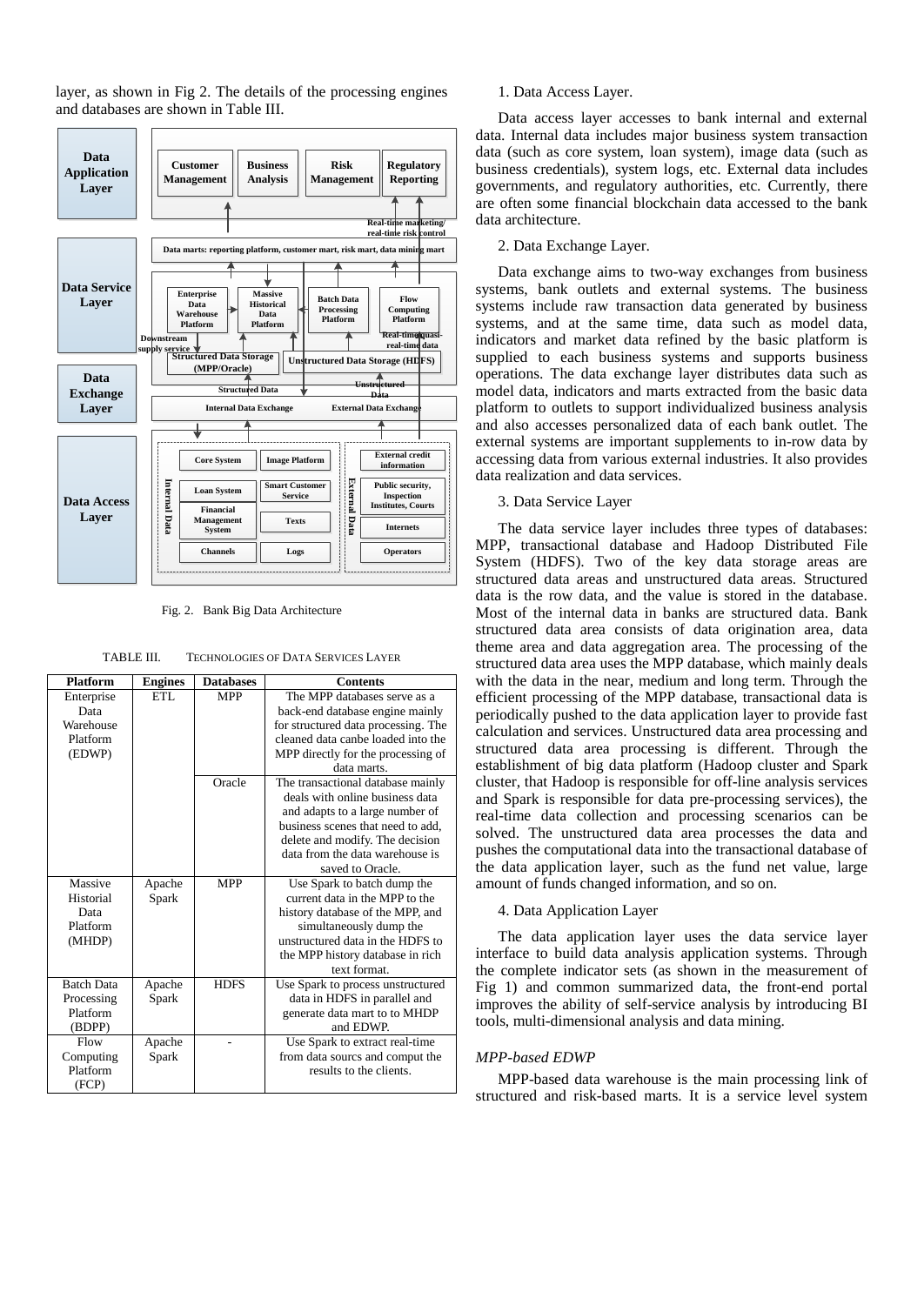based on big data architecture. Therefore the details of EDWP in the Fig 2 are shown in Fig 3.

PC Server infrastructures support horizontal expansion of the system, including MPP database and Hadoop platform. The components include metadata management, unified scheduling monitoring, ETL service, batch file exchange, real-time data exchange, data quality management platforms. Data access is used to control the security and the standardization of the data

The data exchange layer deals internal and external data, structured and unstructured data. The MPP database is used for the processing of recent and medium-term data, including the standard data model (SDM), foundation data model (FDM), analysis data model (ADM) and index data model (IDM). Unstructured data areas are processed differently from structured data areas by the Spark engine. Historical data archive store archived data for all areas and provides archival data query services by Spark engine.



Fig. 3. MPP-based Data Warehouse

# BANKING COMPREHENSIVE RISK MANAGEMENT SYSTEM BASED ON BIG DATA ARCHITECTURE

# *System Design*

This section describes the realizations of comprehensive risk management systems based on big data architecture as shown in Fig 4. It is an interconnection of multiple business

systems with the unified data. It focuses on the support of internal or external data application capabilities, real-time processing capabilities and machine learning model application capabilities. It mainly uses scenario-driven on-demand data storage.

In the data access layer and exchange layer, Spark and ETL engines are mainly used for data collection and exchange, including batch, real-time data collection and subsequent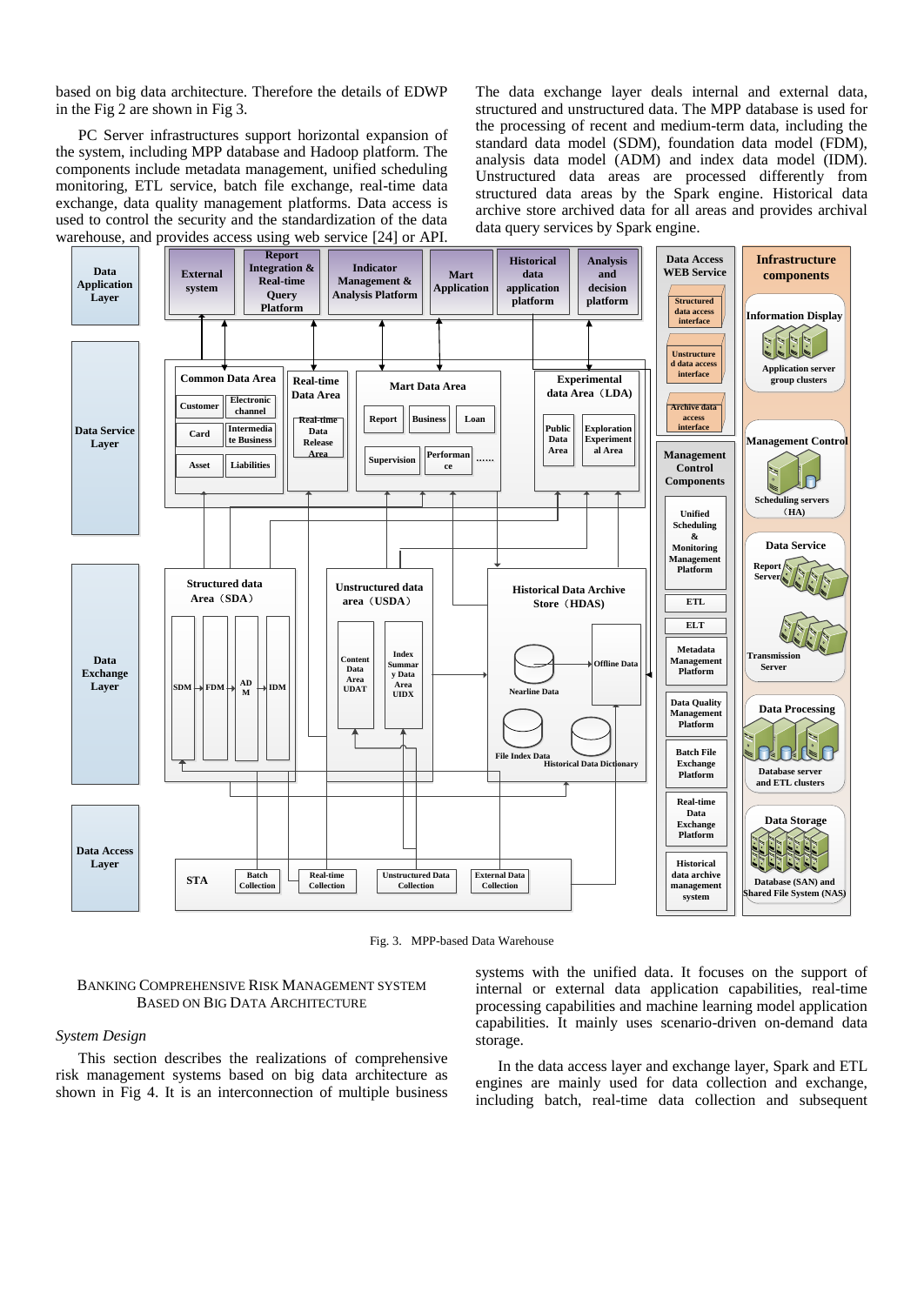upgrades to a full-line data acquisition platform to achieve decoupling of upstream source data systems and big data platforms. The risk data from the business systems is retrieved by the \ETL to MPP databases. And then, the unstructured data is retrieved to HDFS by the Spark processing engine.

In the data service layer, some risk tasks such as data storage, value mining, and real-time risk detecting are processed. It is the core layer of big data platform, providing powerful computing and stream processing capabilities, and at the same time modeling storage of external data and ondemand data.

Data application layer is mainly used for interaction services between risk applications and big data platforms, and subsequently upgraded to a full-line data service platform to achieve decoupling between downstream applications and big data platforms.

In the red dotted line box, the real-time risk warning is computed in the FCP. The bottom two parts are data management, scheduling management, log management and other bank-wide unified technologies or platforms.



Fig. 4. Comprehensive Risk Management Platform

## *Application Cases*

# 1. Loan Full Process Control

Loan full process control is carried out from three stages: before the loan, in the loan and after the loan.

In the stage that before the loan, the data mining module in the data service layer are carried out to find the high quality customers who meet the conditions of the loan access. Then, in the stage that in the loan, the customer's transaction information, basic information and external information in the EDWP can be analyzed. Then the system update the loan review information in real time, and timely alert the customer's abnormal information. Finally in the stage that after the loan, the system automatically generates monitoring reports, dynamically monitors customer risk, collateral risk and collateral valuation based on the BDPP and FCP. And the indicator sets are retrieved from the risk marts in the EDWP.

#### 2. Enterprise Customer Risk Warning

In the traditional mode, the risk monitoring of the enterprise customers depends mostly on the customer visits, the public

opinion of the enterprise, the lawsuit information, the analysis of the annual report of the enterprise and the risk information of the enterprise. The identification and early warning of risk are often lagging behind by low time limitation, high cost and low accuracy, and the risk identification cannot be present in the first time or even missing.

The way to carry out the enterprise customer risk early warning based on the proposed big data architecture. Firstly, to maximize the scope of all relevant information of the enterprise, the system exchange the whole lifecycle data such as the enterprise basic information, risk information, and public opinion information. Secondly, the system unifies the internal and external data, cleaning and standardization, providing data compatibility services through the integration of data by ETL. Then model the data into to the risk marts according to the characteristics of the enterprise, such as credit model, credit rating model, and so on. Further, using the reptile technology to continuously get the public opinion information and loaded into the BDPP by the Spark engine for the real-time monitor.

## *Evaluations*

Table IV shows the comparisons among the comprehensive risk managemanet platform based on the proposed big data architecture with other conventional platforms. The conventional platform is always used as a single application, such as collateral management system, internal assessment system, risk early warning system, and etc.

| <b>Comparisons</b> | <b>Proposed Big Data</b><br><b>Architecture</b> | <b>Commonly Used Single</b><br><b>Systems</b> |
|--------------------|-------------------------------------------------|-----------------------------------------------|
| Processing         | With the Spark processing                       | With the transactional                        |
| Efficiency         | engine and MPP database,                        | database, the huge indicator                  |
|                    | the risk indicator can be                       | may be runned slowly.                         |
|                    | quickly processed and                           | See Table V.                                  |
|                    | pushed to the clients.                          |                                               |
| Data Integrity     | EDWP can store the whole                        | Each risk control application                 |
|                    | risk data together and form                     | needs to process different                    |
|                    | the risk mart for analysing.                    | data, and it will cover many                  |
|                    |                                                 | application to complete one                   |
|                    |                                                 | risk analysis task.                           |
| System             | Using the big data                              | The network loads by the                      |
| Overhead           | architecture, the whole                         | system communication are                      |
|                    | data analysis and process                       | costly.                                       |
|                    | procedure canbe integrated                      |                                               |
|                    | into the server cluster.                        |                                               |

TABLE IV. THE COMPARISIONS AMONG THE COMPREHENSIVE RISK MANAGEMANET PLATFORM BASED ON THE PROPOSED BIG DATA ARCHITECTURE WITH OTHER CONVENTIONAL PLATFORM

Moreover, to prove that the MPP database outperforms the traditional Oracle one (Oracle is widely in the banks), some data processing types that have been used in the Oracle database, including "insert only", "truncate & insert", "delete & insert", "insert & update" and "update only". To omit the influence of the different operation capability, all the experiments are running on the virtual machine with the same CPU cores, memory capacity and hard drive storage. The experiments repeated for 50 times and the average time cost for different data processing type is shown in Table V. The data is credit transaction of customers, and is always used for the credit card fraud risk detection. The results clearly show that